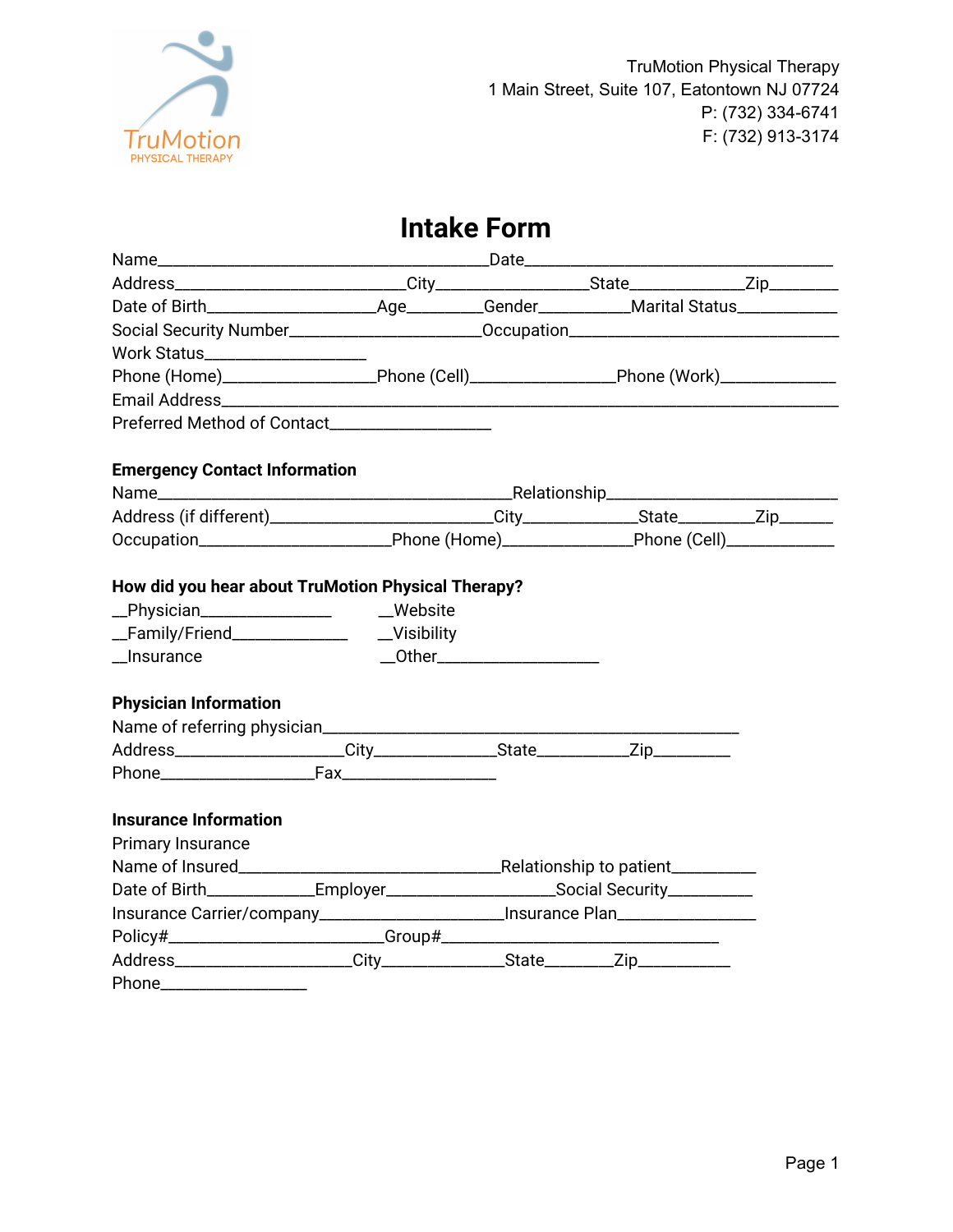

| Secondary Insurance                                                                                |                                                                                        |                               |                         |                                                                                  |  |
|----------------------------------------------------------------------------------------------------|----------------------------------------------------------------------------------------|-------------------------------|-------------------------|----------------------------------------------------------------------------------|--|
|                                                                                                    | Date of Birth______________Employer_________________________Social Security___________ |                               |                         |                                                                                  |  |
|                                                                                                    | Insurance Carrier/company_________________________Insurance Plan________________       |                               |                         |                                                                                  |  |
|                                                                                                    |                                                                                        |                               |                         |                                                                                  |  |
|                                                                                                    |                                                                                        |                               |                         |                                                                                  |  |
| Phone____________________                                                                          |                                                                                        |                               |                         |                                                                                  |  |
| <b>Medical History</b>                                                                             |                                                                                        |                               |                         |                                                                                  |  |
|                                                                                                    |                                                                                        |                               |                         | Height____________Weight________________Allergies_______________________________ |  |
| Have you ever been diagnosed with the following (Please circle all that apply)<br><b>Arthritis</b> |                                                                                        | <b>Rheumatoid Arthritis</b>   |                         | Joint Replacement                                                                |  |
| <b>Diabetes</b>                                                                                    |                                                                                        | Chemical Dependency__________ |                         | <b>Kidney Disease</b>                                                            |  |
| <b>High Blood Pressure</b>                                                                         |                                                                                        | Pacemaker                     |                         | <b>Thyroid Disease</b>                                                           |  |
| High Cholesterol                                                                                   |                                                                                        |                               | Osteopenia/Osteoporosis | Asthma                                                                           |  |
| Cancer_________________                                                                            |                                                                                        | Hepatitis (A B C)             |                         | <b>Vision Difficulties</b>                                                       |  |
| Stroke/TIA                                                                                         |                                                                                        | Headaches                     |                         | <b>Hearing Difficulties</b>                                                      |  |
| <b>Heart Attack</b>                                                                                |                                                                                        | Glaucoma                      |                         | Emphysema/COPD                                                                   |  |
| Fibromyalgia                                                                                       |                                                                                        | HIV/AIDS                      |                         | Incontinence                                                                     |  |
| Depression                                                                                         |                                                                                        | <b>Abnormal Bleeding</b>      |                         | Seizures/Epilepsy                                                                |  |
| Are you pregnant? (YES/NO)                                                                         |                                                                                        |                               |                         |                                                                                  |  |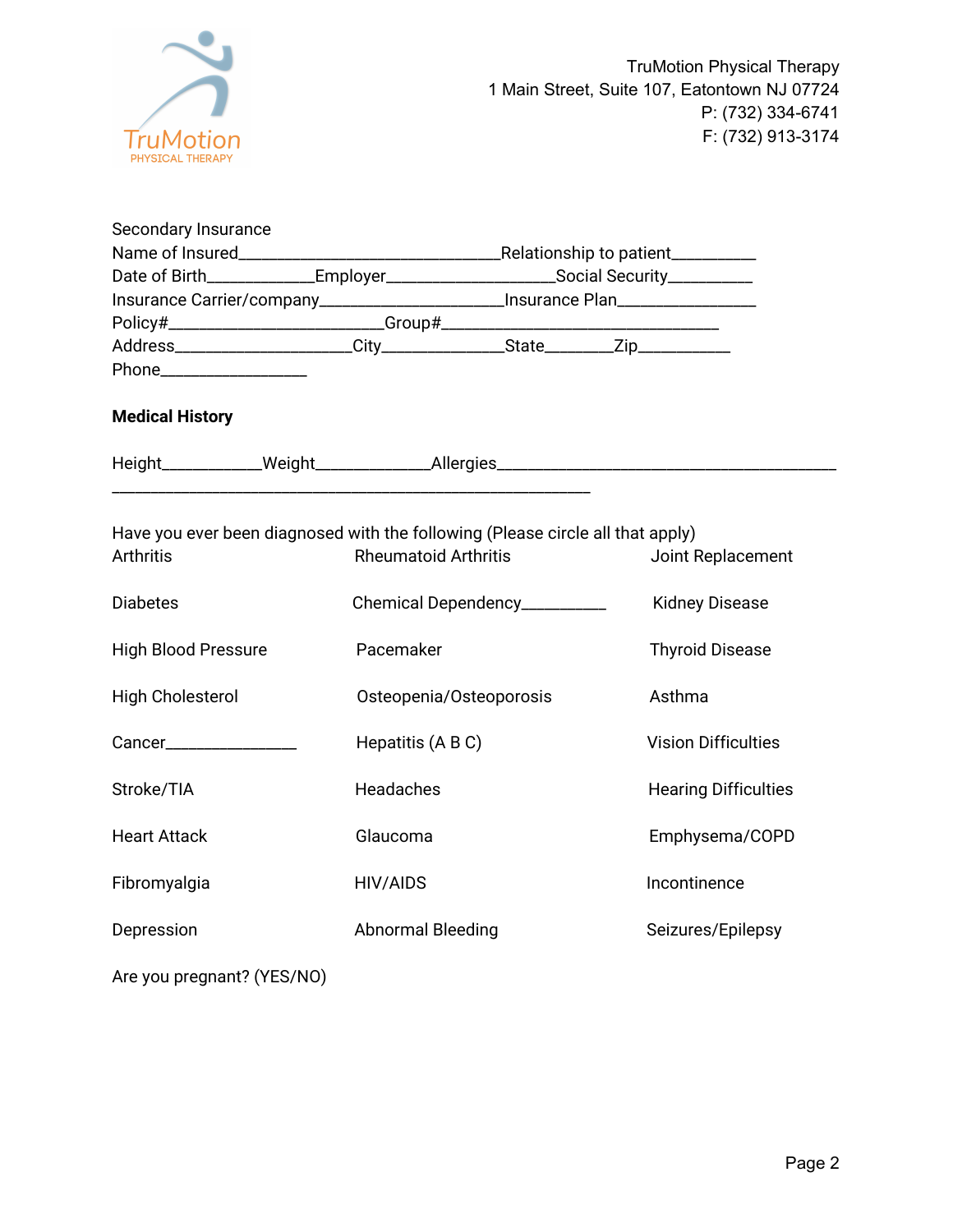

## **Have you recently experienced**

| Difficulty speaking/swallowing       | Night pain          |
|--------------------------------------|---------------------|
| Double vision                        | Fever/chills/sweats |
| <b>Numbness</b>                      | Fatigue             |
| Unexplained weight loss              | Falls/drop attacks  |
| Difficulty walking/poor coordination | Vertigo             |

## **Medications**

Please list all current medications

| <b>Medication</b> | <b>Dosage</b> | Route (ie:orally) | <b>Frequency</b> |
|-------------------|---------------|-------------------|------------------|
|                   |               |                   |                  |
|                   |               |                   |                  |
|                   |               |                   |                  |
|                   |               |                   |                  |
|                   |               |                   |                  |
|                   |               |                   |                  |
|                   |               |                   |                  |
|                   |               |                   |                  |
|                   |               |                   |                  |
|                   |               |                   |                  |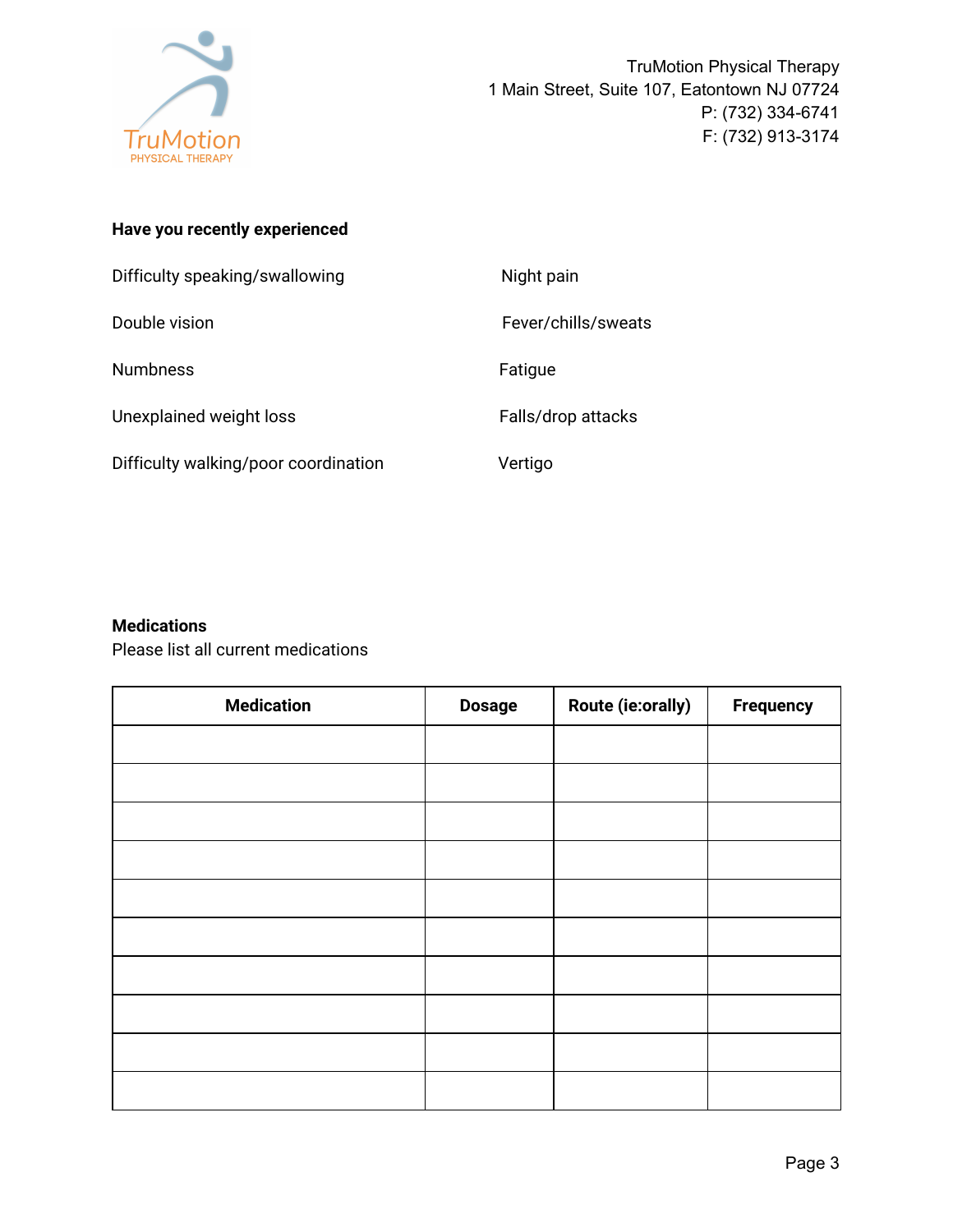

#### **Reason for visit**

Describe what may have caused this condition

\_\_\_\_\_\_\_\_\_\_\_\_\_\_\_\_\_\_\_\_\_\_\_\_\_\_\_\_\_\_\_\_\_\_\_\_\_\_\_\_

Describe your symptoms

How is this condition affecting your function

\_\_\_\_\_\_\_\_\_\_\_\_\_\_\_\_\_\_\_\_\_\_\_\_\_\_\_\_\_\_\_\_\_\_\_\_\_\_\_\_

\_\_\_\_\_\_\_\_\_\_\_\_\_\_\_\_\_\_\_\_\_\_\_\_\_\_\_\_\_\_\_\_\_\_\_\_\_\_\_\_

\_\_\_\_\_\_\_\_\_\_\_\_\_\_\_\_\_\_\_\_\_\_\_\_\_\_\_\_\_\_\_\_\_\_\_\_\_\_\_\_

Is there any other information you would like to provide about your condition?

|  | Have you had any imaging studies? X-ray____ MRI____ CT____ Other__ |  |  |  |
|--|--------------------------------------------------------------------|--|--|--|
|--|--------------------------------------------------------------------|--|--|--|

\_\_\_\_\_\_\_\_\_\_\_\_\_\_\_\_\_\_\_\_\_\_\_\_\_\_\_\_\_\_\_\_\_\_\_\_\_\_\_\_\_\_\_\_\_\_\_\_\_\_\_\_\_\_\_\_\_\_\_\_\_\_\_\_\_\_\_\_\_\_\_\_\_\_\_\_\_\_\_\_\_\_\_\_\_\_\_\_\_\_\_\_\_\_ \_\_\_\_\_\_\_\_\_\_\_\_\_\_\_\_\_\_\_\_\_\_\_\_\_\_\_\_\_\_\_\_\_\_\_\_\_\_\_\_\_\_\_\_\_\_\_\_\_\_\_\_\_\_\_\_\_\_\_\_\_\_\_\_\_\_\_\_\_\_\_\_\_\_\_\_\_\_\_\_\_\_\_\_\_\_\_\_\_\_\_\_\_\_

\_\_\_\_\_\_\_\_\_\_\_\_\_\_\_\_\_\_\_\_\_\_\_\_\_\_\_\_\_\_\_\_\_\_\_\_\_\_\_\_\_\_\_\_\_\_\_\_\_\_\_\_\_\_\_\_\_\_\_\_\_\_\_\_\_\_\_\_\_\_\_\_\_\_\_\_\_\_\_\_\_\_\_\_\_\_\_\_\_\_\_\_\_\_ \_\_\_\_\_\_\_\_\_\_\_\_\_\_\_\_\_\_\_\_\_\_\_\_\_\_\_\_\_\_\_\_\_\_\_\_\_\_\_\_\_\_\_\_\_\_\_\_\_\_\_\_\_\_\_\_\_\_\_\_\_\_\_\_\_\_\_\_\_\_\_\_\_\_\_\_\_\_\_\_\_\_\_\_\_\_\_\_\_\_\_\_\_\_

\_\_\_\_\_\_\_\_\_\_\_\_\_\_\_\_\_\_\_\_\_\_\_\_\_\_\_\_\_\_\_\_\_\_\_\_\_\_\_\_\_\_\_\_\_\_\_\_\_\_\_\_\_\_\_\_\_\_\_\_\_\_\_\_\_\_\_\_\_\_\_\_\_\_\_\_\_\_\_\_\_\_\_\_\_\_\_\_\_\_\_\_\_\_ \_\_\_\_\_\_\_\_\_\_\_\_\_\_\_\_\_\_\_\_\_\_\_\_\_\_\_\_\_\_\_\_\_\_\_\_\_\_\_\_\_\_\_\_\_\_\_\_\_\_\_\_\_\_\_\_\_\_\_\_\_\_\_\_\_\_\_\_\_\_\_\_\_\_\_\_\_\_\_\_\_\_\_\_\_\_\_\_\_\_\_\_\_\_

\_\_\_\_\_\_\_\_\_\_\_\_\_\_\_\_\_\_\_\_\_\_\_\_\_\_\_\_\_\_\_\_\_\_\_\_\_\_\_\_\_\_\_\_\_\_\_\_\_\_\_\_\_\_\_\_\_\_\_\_\_\_\_\_\_\_\_\_\_\_\_\_\_\_\_\_\_\_\_\_\_\_\_\_\_\_\_\_\_\_\_\_\_\_ \_\_\_\_\_\_\_\_\_\_\_\_\_\_\_\_\_\_\_\_\_\_\_\_\_\_\_\_\_\_\_\_\_\_\_\_\_\_\_\_\_\_\_\_\_\_\_\_\_\_\_\_\_\_\_\_\_\_\_\_\_\_\_\_\_\_\_\_\_\_\_\_\_\_\_\_\_\_\_\_\_\_\_\_\_\_\_\_\_\_\_\_\_\_

| Are you currently experiencing pain?(YES/NO) Location(s) |                                         |
|----------------------------------------------------------|-----------------------------------------|
| How long have you had pain?                              | Have you had this pain before? (YES/NO) |

On a scale of "0" to "10" where  $0 =$  no pain and  $10 =$  worst pain imaginable, please rate the following

**Pain now\_\_\_\_\_\_\_ Pain at its worst\_\_\_\_\_\_\_ Pain at its best\_\_\_\_\_\_\_**

\_\_\_\_\_\_\_\_\_\_\_\_\_\_\_\_\_\_\_\_\_\_\_\_\_\_\_\_\_\_\_\_\_\_\_\_\_\_\_\_\_\_\_\_\_\_\_\_\_\_\_\_\_\_\_\_\_\_\_\_\_\_\_\_\_\_\_\_\_\_\_\_\_\_\_\_

Describe your pain (sharp/stabbing/aching, etc)

Describe what makes your pain Better\_\_\_\_\_\_\_\_\_\_\_\_\_\_\_\_\_\_\_\_\_\_\_\_\_\_\_\_\_\_\_\_\_\_\_\_\_\_\_\_\_\_\_\_\_\_\_\_\_\_\_\_\_\_\_\_\_\_\_\_\_\_\_\_\_\_\_\_\_\_\_ Worse **with a set of the set of the set of the set of the set of the set of the set of the set of the set of the set of the set of the set of the set of the set of the set of the set of the set of the set of the set of the**